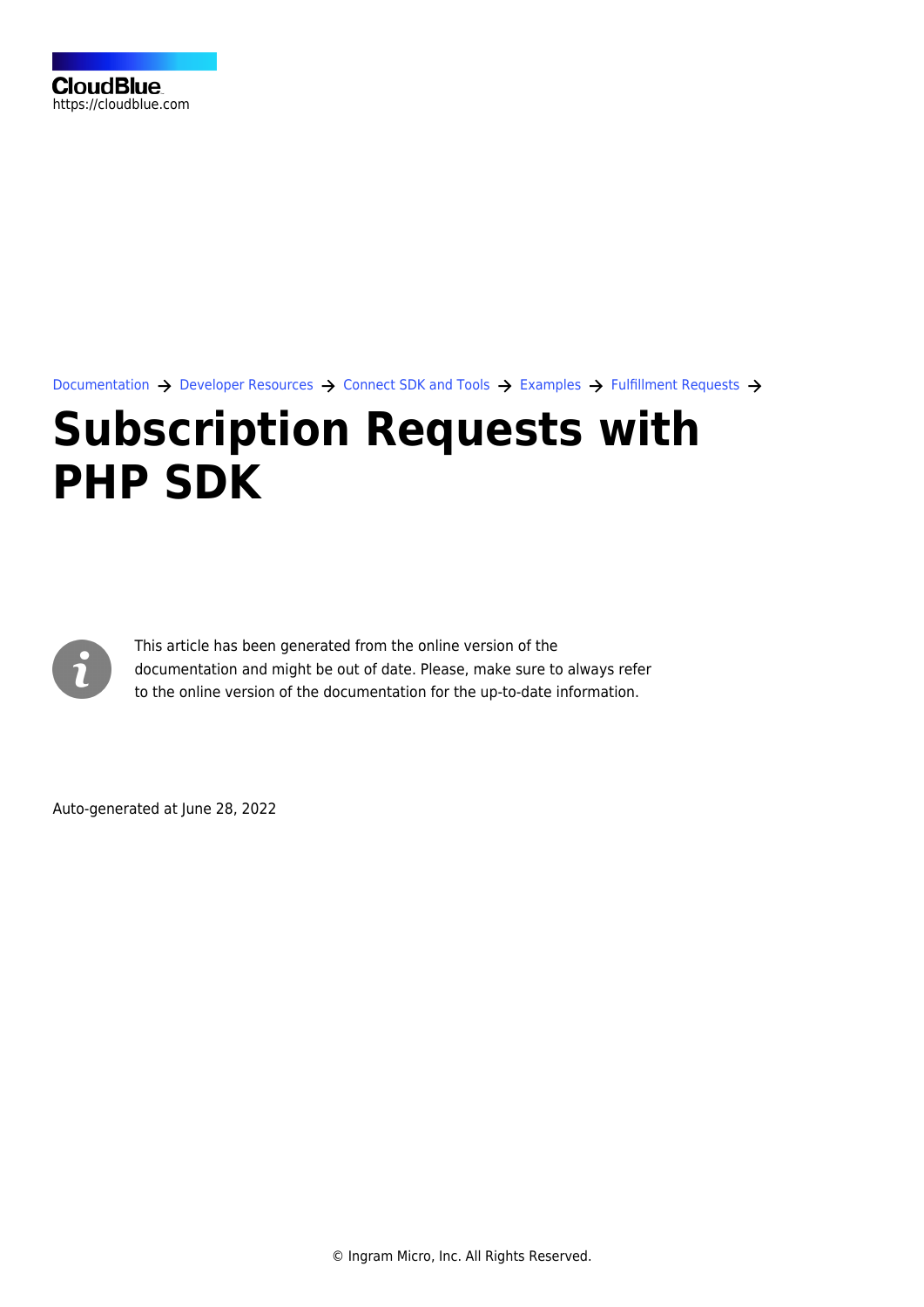

The Connect PHP SDK is a valuable tool to implement middlewares between Cloudblue Connect and your platform. Not necessarily your platform must be developed in PHP, only the platform that runs the middleware must support PHP 5.6 or higher.

For more information go to [PHP Connect documentation.](https://connect.cloudblue.com/community/sdk/php-sdk/)



The example uses the scenario developed in Apiary that simulates a Vendor System API.

In the PHP SDK, folder examples/apiary-scenario is placed the scripts that runs a middleware to execute the workflow.

In app/ProductFulfillment.php is the example of the workflow. This workflow was implemented based on the product fulfillment automation process. This loads the purchase requests to connect and process it one by one.

## **Requirements**

In order to use this template, you will need an environment capable to run PHP scripts, any version starting PHP 5.6 is supported. Additionally please ensure that [composer](https://getcomposer.org/) it's functional.

## **Installation**

Once you has pulled the project, go to the folder examples/apiary-scenario and run "composer update" to get the latest versions of the dependencies and to update the file composer.lock

## **PHP**

In the config.php you must to set the API Vendor credentials. In app/ProductFulfillment.php file in the processRequest() method is the logic of the process.